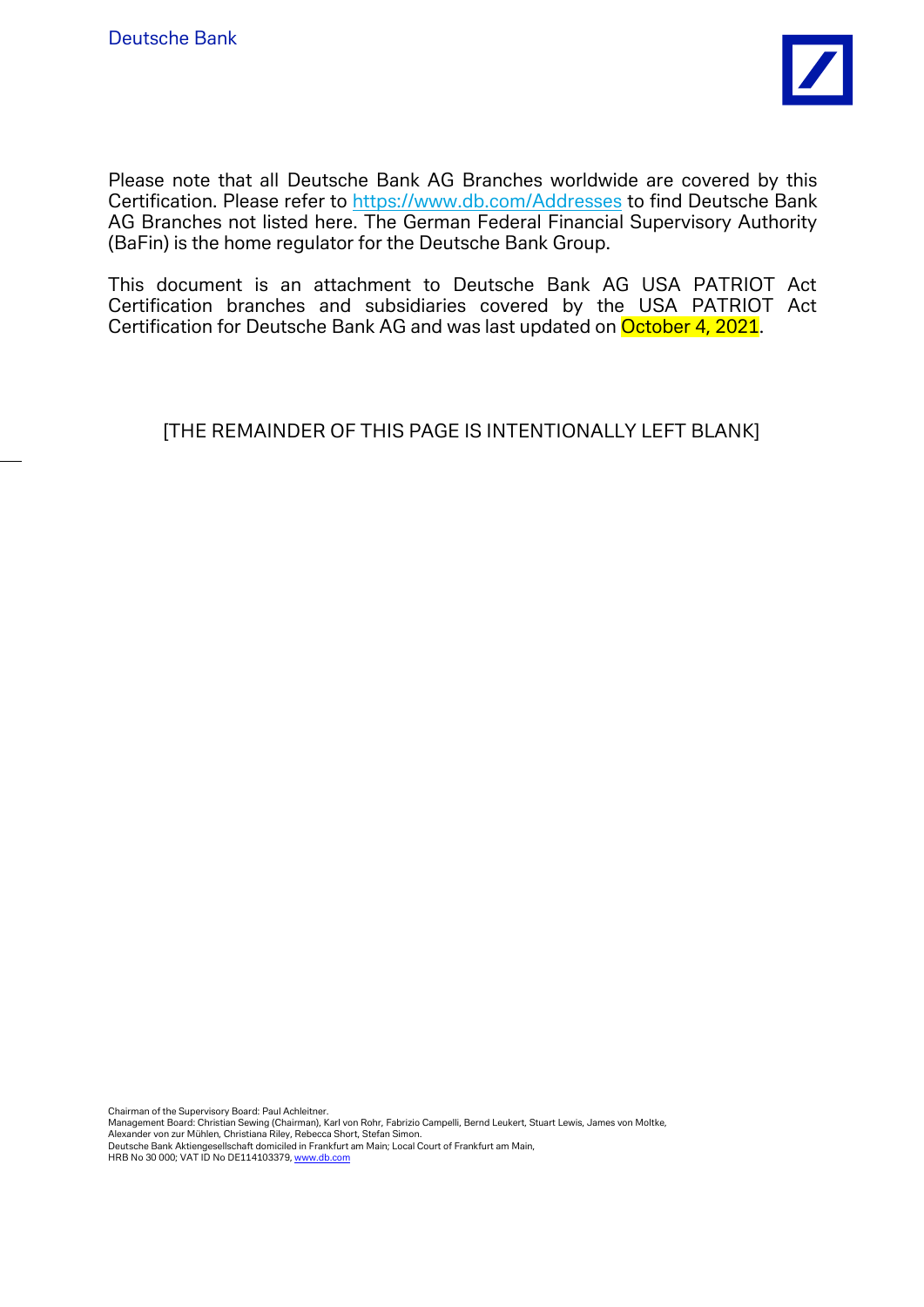

| <b>Name</b>                                                   | <b>Country</b>    | <b>Street Address</b>                                                                                                 | <b>City</b>     | <b>Postal</b><br>Code   | <b>Financial Regulator</b>                                                                                                         |
|---------------------------------------------------------------|-------------------|-----------------------------------------------------------------------------------------------------------------------|-----------------|-------------------------|------------------------------------------------------------------------------------------------------------------------------------|
| Deutsche Bank<br>Aktiengesellschaft,<br><b>Filiale Sydney</b> | Australia         | Corner Hunter<br>and Phillip Street,<br>Deutsche Bank<br>Place, Level 16                                              | Sydney          | 2000                    | <b>Australian Prudential</b><br><b>Regulatory Authority</b><br>(APRA), Australian<br>Securities & Investments<br>Commission (ASIC) |
| Deutsche Bank<br>Aktiengesellschaft,<br><b>Filiale Wien</b>   | Austria           | Fleischmarkt 1                                                                                                        | Vienna          | 1010                    | Finanzmarktaufsichtsbehörde<br>(FMA), Österreichische<br>Nationalbank (OeNB)                                                       |
| Deutsche Bank<br>Aktiengesellschaft,<br>Filiale Brüssel       | Belgium           | 13-15 Avenue<br>Marnix                                                                                                | <b>Brussels</b> | 1000                    | <b>Financial Services and</b><br>Markets Authority (FSMA),<br>National Bank of Belgium<br>(NBB)                                    |
| Deutsche Bank S.A. -<br>Banco Alemão                          | <b>Brazil</b>     | Avenida<br><b>Brigadeiro Faria</b><br>Lima, 3900, 13°,<br>14° e 15° Andares<br>(Itaim Bibi)                           | Sao Paulo       | 04538<br>$-132$         | <b>BCB</b> - Banco Central do<br><b>Brasil (Brazilian Central</b><br>Bank)                                                         |
| Deutsche Bank<br>Aktiengesellschaft,<br>Filiale Kanada        | Canada            | 199 Bay Street,<br>Commerce Court<br>West, Suite 4700                                                                 | Toronto         | M <sub>5</sub> L<br>1E9 | Office of the<br>Superintendent of<br><b>Financial Institutions</b><br>(OSFI)                                                      |
| Deutsche Bank<br>Aktiengesellschaft,<br>Filiale Kaiman-Inseln | Cayman<br>Islands | 103 South Church<br>Street, Harbour<br>Place, 5th Floor                                                               | George<br>Town  | $KY1-$<br>1108          | Cayman Islands<br>Monetary Authority (CIMA)                                                                                        |
| Deutsche Bank<br>(China) Co., Ltd.                            | China             | No. 81 Jianguo<br>Avenue, Deutsche<br>Bank Tower, 28th<br>Floor (2802B,<br>2803, 2805-<br>2807), Chaoyang<br>District | Beijing         | 10002<br>5              | China Banking<br><b>Regulatory Commission</b><br>(CBRC)                                                                            |
| Deutsche Bank<br>Aktiengesellschaft,<br><b>Filiale Prag</b>   | Czech<br>Republic | Jungmannova<br>745/24 (Praha 1 -<br>Nove Mesto)                                                                       | Prague          | 11121                   | <b>Czech National Bank</b>                                                                                                         |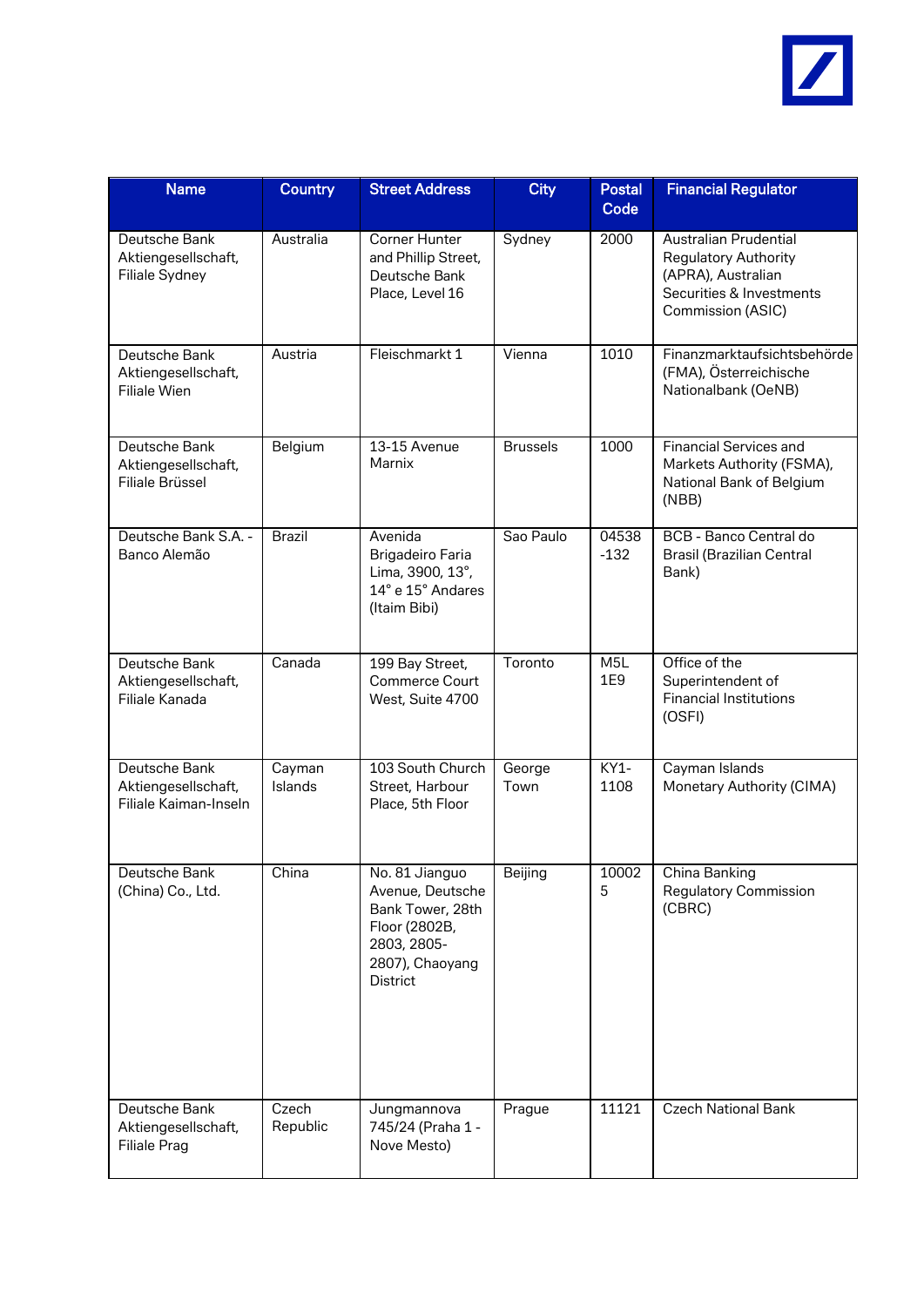

| <b>Name</b>                                                  | <b>Country</b>          | <b>Street Address</b>                                   | <b>City</b> | <b>Postal</b><br>Code | <b>Financial Regulator</b>                                                                                                                  |
|--------------------------------------------------------------|-------------------------|---------------------------------------------------------|-------------|-----------------------|---------------------------------------------------------------------------------------------------------------------------------------------|
| Deutsche Bank<br>Aktiengesellschaft,<br><b>Filiale Paris</b> | France                  | 23-25, avenue<br>Franklin Delano<br>Roosevelt           | Paris       | 75008                 | Autorité de contrôle<br>prudentiel et de résolution<br>(ACPR), Autorité des<br>marchés financiers (AMF)                                     |
| Deutsche Bank<br>Europe GmbH                                 | Germany                 | Taunusanlage 12                                         | Frankfurt   | 60325                 | Bundesanstalt für<br>Finanzdienstleistungsauf<br>sicht (BaFin) [Reg. ID<br>123815], European Central<br>Bank (ECB) - Banking<br>Supervision |
| Deutsche<br>Oppenheim Family<br>Office AG                    | Germany                 | Oppenheimstraße<br>11                                   | Cologne     | 50668                 | Bundesanstalt für<br>Finanzdienstleistungsauf<br>sicht (BaFin) [Reg. ID<br>100201], European Central<br>Bank (ECB) - Banking<br>Supervision |
| norisbank GmbH                                               | Germany                 | Reuterstraße 122                                        | Bonn        | 53129                 | Bundesanstalt für<br>Finanzdienstleistungsauf<br>sicht (BaFin) [Reg. ID<br>100118], European Central<br>Bank (ECB) - Banking<br>Supervision |
| <b>BHW Bausparkasse</b><br>Aktiengesellschaft                | Germany                 | Lubahnstraße 2                                          | Hameln      | 31789                 | Bundesanstalt für<br>Finanzdienstleistungsauf<br>sicht (BaFin) [Reg. ID<br>105649], European Central<br>Bank (ECB) - Banking<br>Supervision |
| <b>DB UK Bank Limited</b>                                    | Great<br><b>Britain</b> | 23 Great<br>Winchester Street                           | London      | EC2P<br>2AX           | <b>Financial Conduct Authority</b><br>(FCA), Prudential<br><b>Regulation Authority (PRA)</b><br>[Reg. ID 140848]                            |
| Deutsche Bank<br>Aktiengesellschaft,<br>Filiale London       | Great<br><b>Britain</b> | 1 Great<br>Winchester<br>Street,<br>Winchester<br>House | London      | EC2N<br>2DB           | <b>Financial Conduct Authority</b><br>(FCA), Prudential Regulation<br>Authority (PRA) [under<br>Limited Regulation - Reg. ID<br>150018]     |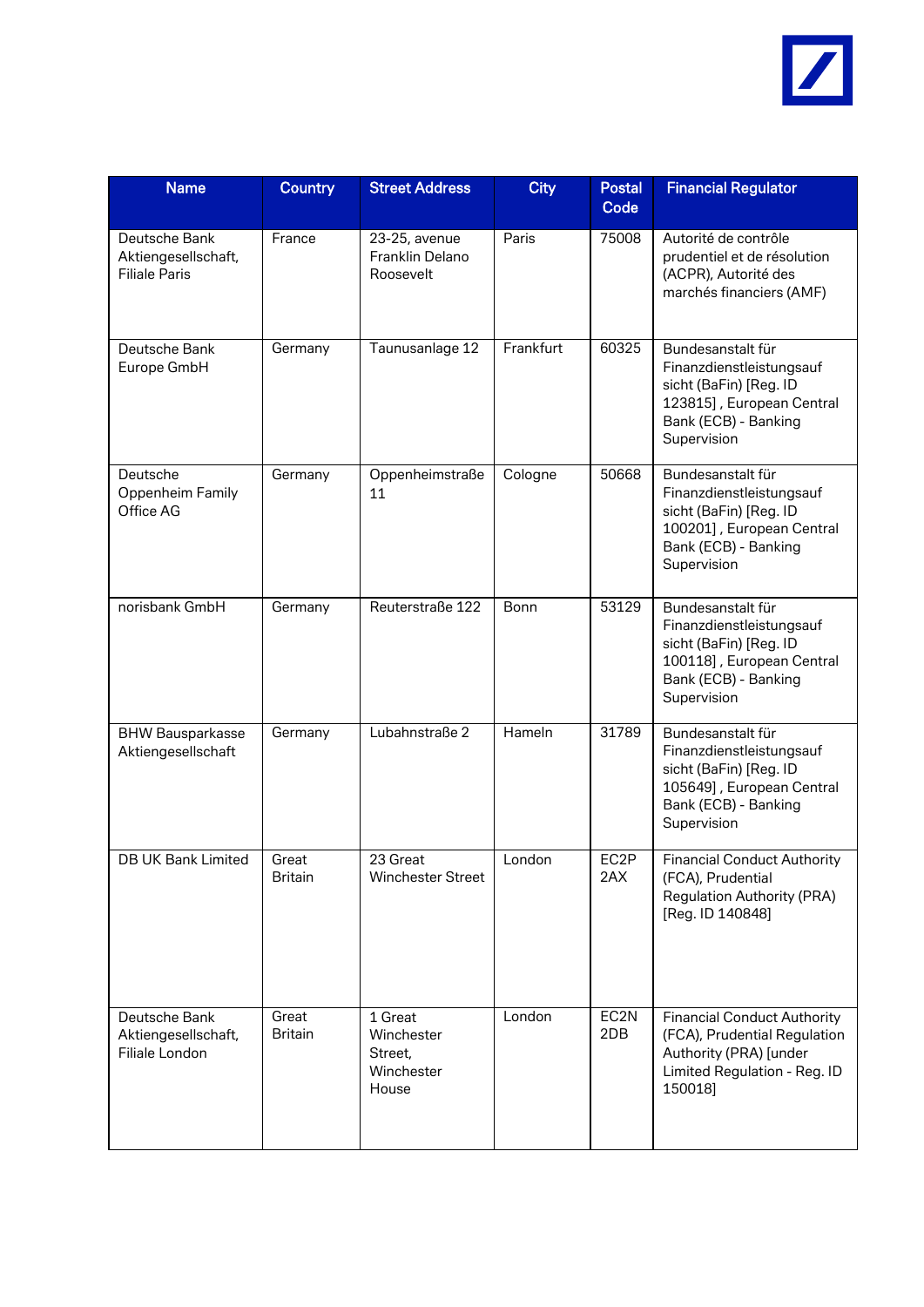

| <b>Name</b>                                                                       | <b>Country</b> | <b>Street Address</b>                                                                                               | <b>City</b>     | <b>Postal</b><br>Code   | <b>Financial Regulator</b>             |
|-----------------------------------------------------------------------------------|----------------|---------------------------------------------------------------------------------------------------------------------|-----------------|-------------------------|----------------------------------------|
| Deutsche Bank<br>Aktiengesellschaft,<br><b>Filiale Athen</b>                      | Greece         | 23A Vas. Sofias<br>Avenue                                                                                           | Athens          | 10674                   | <b>Bank of Greece</b>                  |
| Deutsche Bank<br>Aktiengesellschaft,<br>Filiale Hongkong                          | Hong Kong      | 1 Austin Road<br>West,<br>International<br>Commerce<br>Centre, 60th Floor                                           | Hong Kong       |                         | Hong Kong Monetary<br>Authority (HKMA) |
| Deutsche Bank<br>Aktiengesellschaft,<br>Filiale Ungarn                            | Hungary        | Hold utca 27                                                                                                        | <b>Budapest</b> | 1054                    | National Bank of<br>Hungary            |
| Deutsche Bank<br>Aktiengesellschaft,<br>Filiale Kolhapur                          | India          | Tarabai Park,<br>221B/1B E Ward                                                                                     | Kolhapur        | 41600<br>3              | Reserve Bank of India                  |
| Deutsche Bank<br>Aktiengesellschaft,<br>Filiale Aurangabad                        | India          | Adalat Road (Dr.<br>Rajendra Prasad<br>Marg),<br>Aurangabad<br><b>Business Center</b><br>(ABC) A-2,<br>Ground Floor | Aurangabad      | 43100<br>5              | Reserve Bank of India                  |
| Deutsche Bank<br>Aktiengesellschaft,<br>Filiale Khar Mumbai                       | India          | Sidrah, 110<br>Swami<br>Vivekanand Road                                                                             | Khar<br>Mumbai  | 40005<br>$\overline{2}$ | Reserve Bank of India                  |
| Deutsche Bank<br>Aktiengesellschaft,<br>Filiale Noida                             | India          | F4 & F5, Sector<br>18 (Basement,<br>Ground Floor,<br>Mezzanine & 1st<br>Floor)                                      | Noida           | 20130<br>1              | Reserve Bank of India                  |
| Deutsche Bank<br>Aktiengesellschaft,<br>Filiale Gurgaon                           | India          | <b>DLF Infinity</b><br>Tower A, Sector<br>25 A, Ground<br>Floor, DLF Phase<br>Ш                                     | Gurgaon         | 12200<br>2              | Reserve Bank of India                  |
| Deutsche Bank<br>Aktiengesellschaft,<br>Filiale Gandhinagar<br>(Gujarat IFSC IBU) | India          | Gujarat<br>International<br>Finance Tec-City<br>(GIFT), Zone 1,<br>Block 12-d,<br>Aspire 3, Office<br>7, Unit 23    | Gandhinagar     | 382355                  | Reserve Bank of India                  |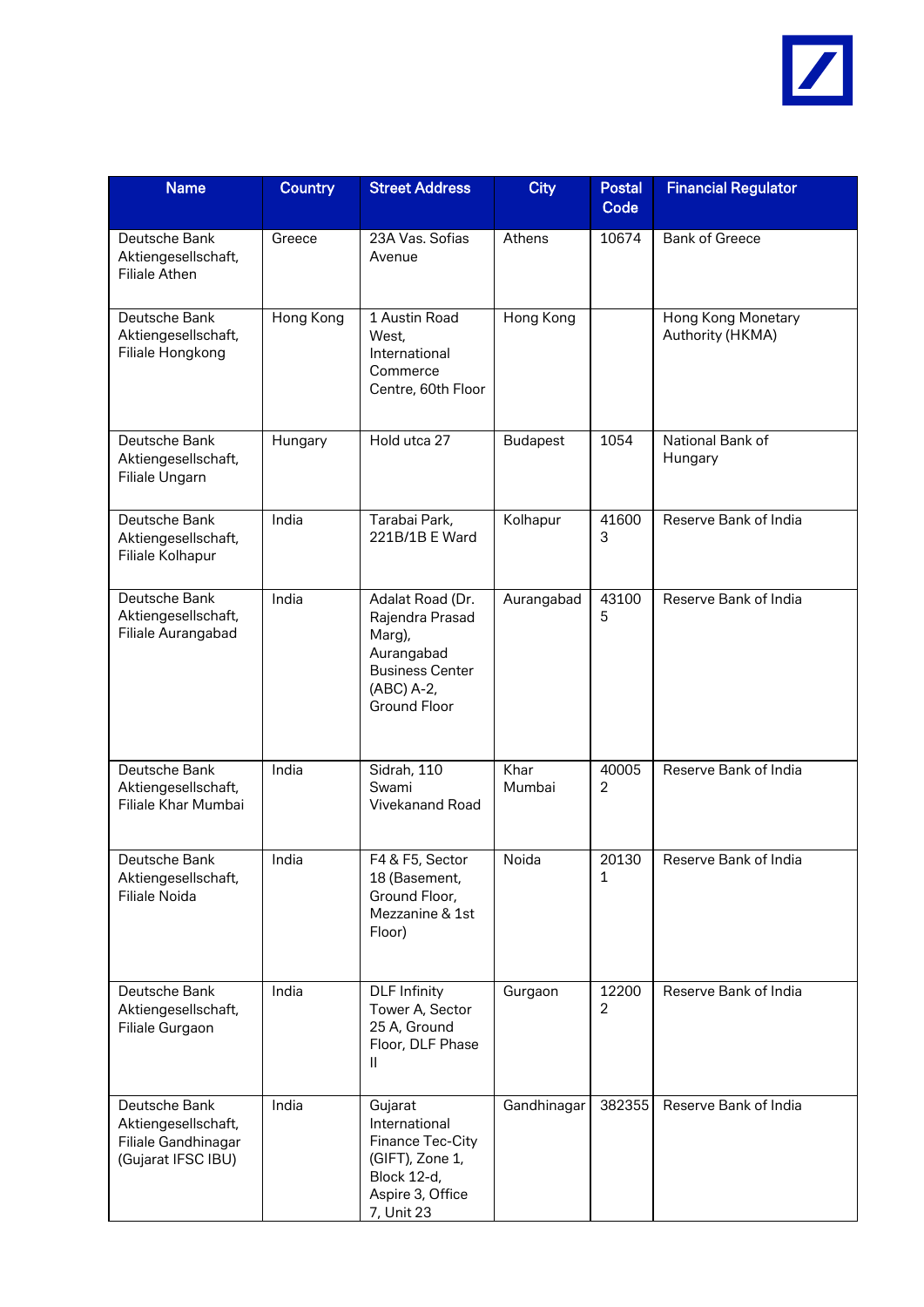

| <b>Name</b>                                                    | Country | <b>Street Address</b>                                                                    | <b>City</b>      | <b>Postal</b><br>Code | <b>Financial Regulator</b> |
|----------------------------------------------------------------|---------|------------------------------------------------------------------------------------------|------------------|-----------------------|----------------------------|
| Deutsche Bank<br>Aktiengesellschaft,<br>Filiale Mumbai         | India   | Hazarimal Somani<br>Marg, DB House                                                       | Mumbai           | 40000<br>1            | Reserve Bank of India      |
| Deutsche Bank<br>Aktiengesellschaft,<br>Filiale New Delhi      | India   | 28, Kasturba<br>Gandhi Marg,<br><b>ECE House</b>                                         | <b>New Delhi</b> | 11000<br>1            | Reserve Bank of India      |
| Deutsche Bank<br>Aktiengesellschaft,<br>Filiale Bangalore      | India   | 26-27 MG Road,<br>Raheja Towers,<br><b>Ground Floor</b>                                  | Bangalore        | 56000<br>1            | Reserve Bank of India      |
| Deutsche Bank<br>Aktiengesellschaft,<br>Filiale Chennai        | India   | 114 Mahatma<br>Gandhi Road,<br>Kothari Buildings,<br><b>Ground Floor</b><br>(South Wing) | Chennai          | 60003<br>4            | Reserve Bank of India      |
| Deutsche Bank<br>Aktiengesellschaft,<br>Filiale Kalkutta       | India   | No 9 Shakespeare<br>Sarani, Brooke<br>House, Ground<br>Floor                             | Calcutta         | 70007<br>1            | Reserve Bank of India      |
| Deutsche Bank<br>Aktiengesellschaft,<br><b>Filiale Vellore</b> | India   | No.5, Katapadi<br>Main Road,<br>(Survey<br>No.52/3B), RJ<br>Plaza                        | Vellore          | 63200<br>6            | Reserve Bank of India      |
| Deutsche Bank<br>Aktiengesellschaft,<br><b>Filiale Salem</b>   | India   | S. No.15/1, Ward<br>No.12, Yercaud<br>Main Road,<br>Kannan Kurchi<br>Post                | Salem            | 63600<br>8            | Reserve Bank of India      |
| Deutsche Bank<br>Aktiengesellschaft,<br><b>Filiale Pune</b>    | India   | Main ITI Road,<br>Aundh, Suprem,<br>CTS No.1337/2,<br>S.No. 133/1+2 &<br>134/2           | Pune             | 41100<br>7            | Reserve Bank of India      |
| Deutsche Bank<br>Aktiengesellschaft,<br>Filiale Moradabad      | India   | 8th Km. Stone,<br>Delhi Road, Opp.<br>Naya Moradabad,<br>Mangupura                       | Moradabad        | 24400<br>1            | Reserve Bank of India      |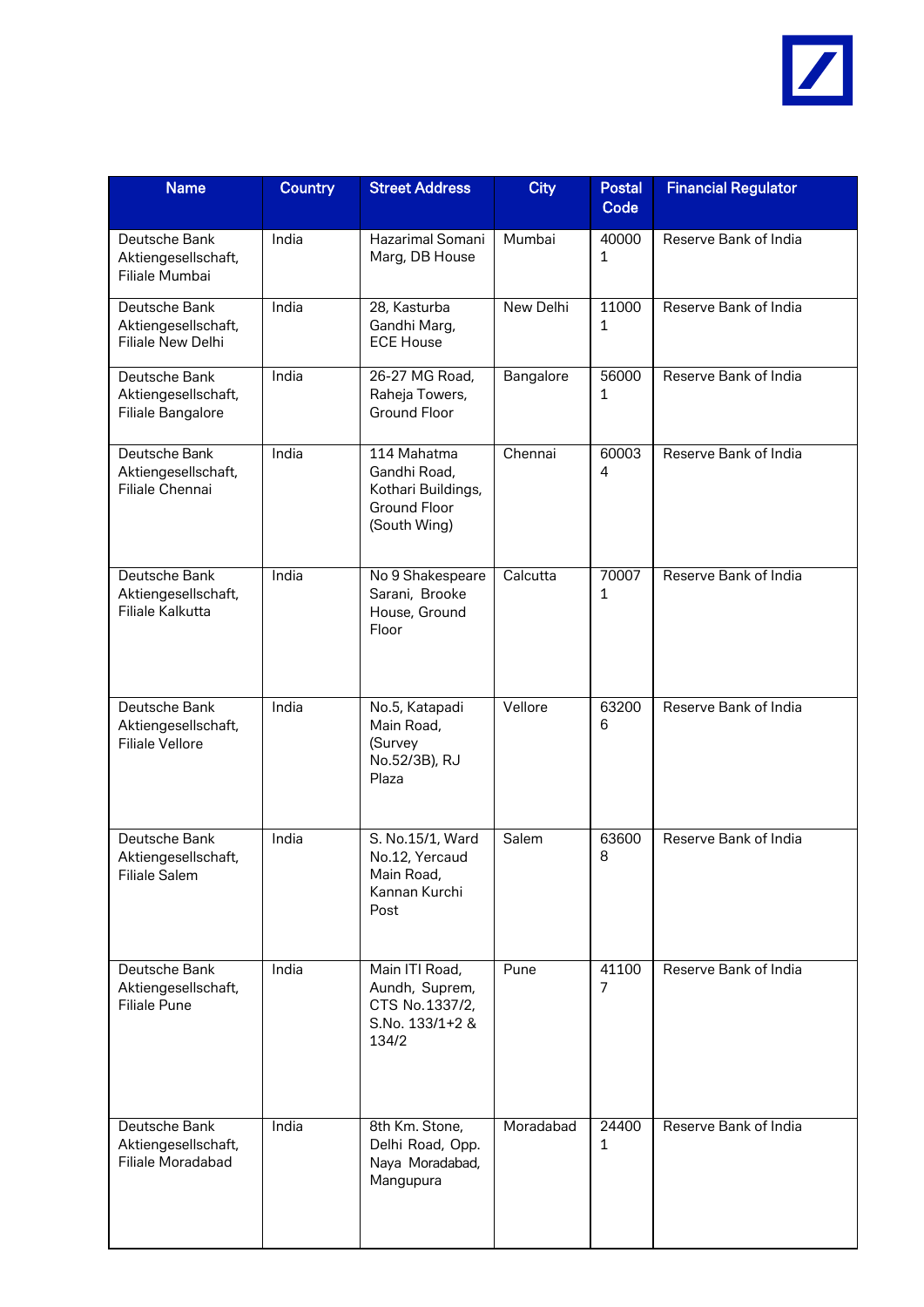

| <b>Name</b>                                                    | Country   | <b>Street Address</b>                                                                           | <b>City</b> | <b>Postal</b><br>Code   | <b>Financial Regulator</b>                                                             |
|----------------------------------------------------------------|-----------|-------------------------------------------------------------------------------------------------|-------------|-------------------------|----------------------------------------------------------------------------------------|
| Deutsche Bank<br>Aktiengesellschaft,<br>Filiale Ludhiana       | India     | SCO 9-10, Green<br>Park Avenue,<br>Canal Colony,<br>Pakhowal Road                               | Ludhiana    | 14100<br>$\overline{2}$ | Reserve Bank of India                                                                  |
| Deutsche Bank<br>Aktiengesellschaft,<br><b>Filiale Surat</b>   | India     | Ghod Dod Road,<br>124 Rajmal<br>Lakhichand<br>Jewellers<br>Building R.L. Char<br>Rasta, Floor 1 | Surat       | 39500<br>3              | Reserve Bank of India                                                                  |
| Deutsche Bank<br>Aktiengesellschaft,<br>Filiale Ahmedabad      | India     | 637, Opp. CII<br>House, Near<br>Panchvati Cross<br>Road, Off CG<br>Road, Gulbai<br>Tekra        | Ahmedabad   | 38000<br>6              | Reserve Bank of India                                                                  |
| Deutsche Bank<br>Aktiengesellschaft,<br>Filiale Jakarta        | Indonesia | Jalan Imam<br>Bonjol No. 80,<br>Deutsche Bank<br>Building, 6th<br>Floor                         | Jakarta     | 10011                   | Bank of Indonesia                                                                      |
| Deutsche Bank<br>Aktiengesellschaft,<br>Filiale Dublin         | Ireland   | Eastpoint<br><b>Business Park,</b><br>Pinnacle 2                                                | Dublin      | 3                       | <b>Central Bank and Financial</b><br>Services Authority of Ireland<br>[Reg. ID C20120] |
| Deutsche Bank<br>Aktiengesellschaft,<br><b>Filiale Mailand</b> | Italy     | Via Filippo Turati,<br>25/27                                                                    | Milan       | 20121                   | Banca d'Italia                                                                         |
| Deutsche Bank<br>Società per Azioni                            | Italy     | Piazza del<br>Calendario, 3                                                                     | Milan       | 20126                   | Banca d'Italia, European<br>Central Bank (ECB) - Banking<br>Supervision                |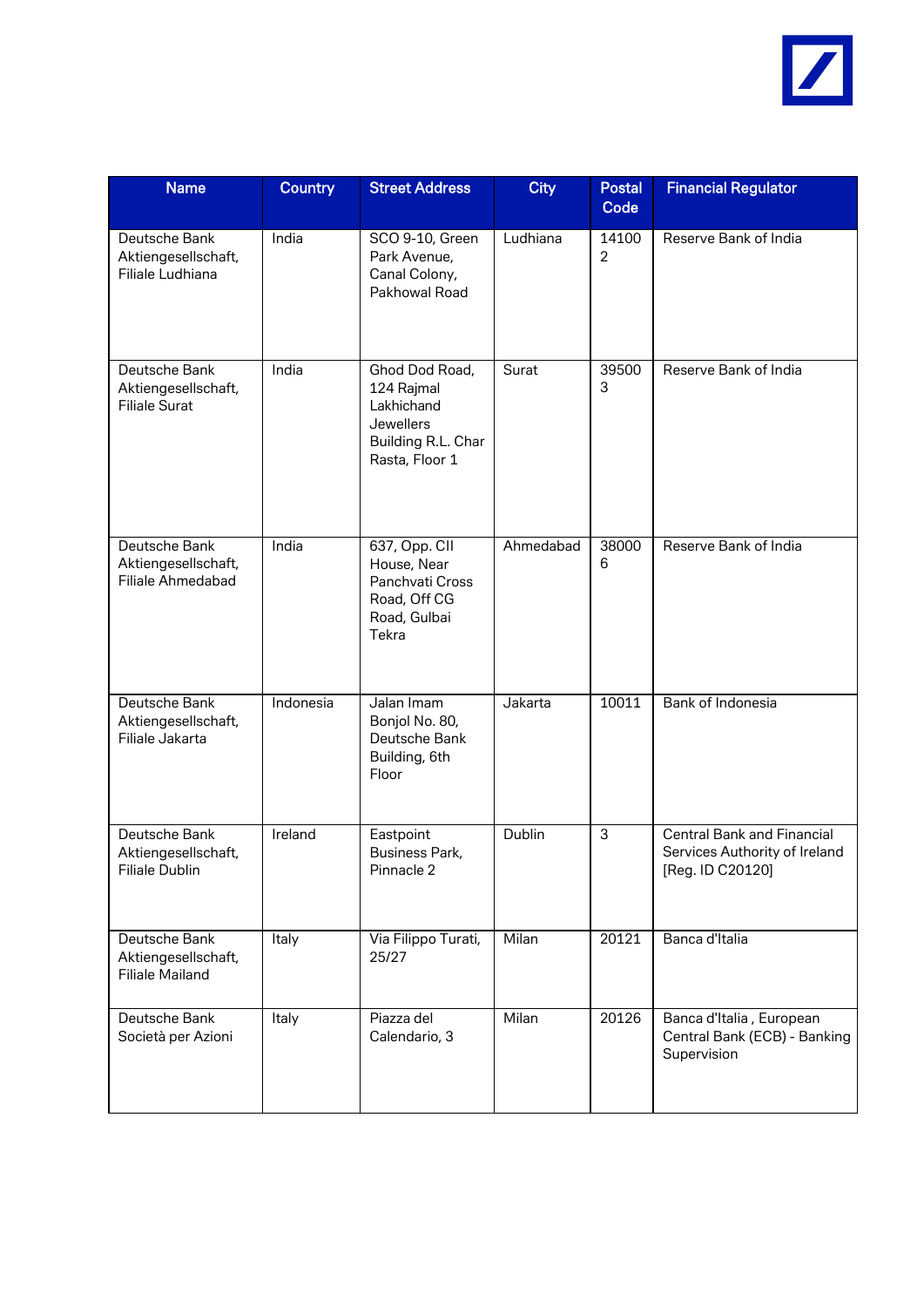

| <b>Name</b>                                                  | <b>Country</b> | <b>Street Address</b>                                                                     | <b>City</b>     | <b>Postal</b><br>Code | <b>Financial Regulator</b>                                                                                                                                     |
|--------------------------------------------------------------|----------------|-------------------------------------------------------------------------------------------|-----------------|-----------------------|----------------------------------------------------------------------------------------------------------------------------------------------------------------|
| Deutsche Bank<br>Mutui S.p.A.                                | Italy          | Piazza del<br>Calendario, 1                                                               | Milan           | 20126                 | Banca d'Italia, European<br>Central Bank (ECB) -<br><b>Banking Supervision</b>                                                                                 |
| Deutsche Bank<br>Aktiengesellschaft,<br><b>Filiale Tokio</b> | Japan          | 2-11-1 Nagata<br>cho, Chiyoda-ku,<br>Sanno Park<br>Tower                                  | Tokyo           | $100-$<br>6170        | <b>Financial Services</b><br>Agency (FSA)                                                                                                                      |
| Deutsche Bank<br>Aktiengesellschaft,<br>Filiale Luxemburg    | Luxembourg     | 2, boulevard<br>Konrad Adenauer                                                           | Luxembour<br>g  | 1115                  | Commission de<br>Surveillance du Secteur<br>Financier (CSSF)                                                                                                   |
| Deutsche Bank<br>Luxembourg S.A.                             | Luxembourg     | 2, boulevard<br>Konrad Adenauer                                                           | Luxembour<br>g  | 1115                  | Commission de<br>Surveillance du Secteur<br>Financier (CSSF),<br>European Central Bank<br>(ECB) - Banking<br>Supervision, Commissariat<br>aux Assurances (CAA) |
| Deutsche Bank<br>Aktiengesellschaft,<br>Filiale Labuan       | Malaysia       | Jalan Merdeka,<br><b>Financial Park</b><br>Complex, Main<br>Office Tower,<br>Level 9 (G2) | Labuan          | 87000                 | Labuan Financial<br>Services Authority                                                                                                                         |
| Deutsche Bank<br>(Malaysia) Berhad                           | Malaysia       | 8 Jalan Sultan<br>Ismail, Menara<br>IMC, Level 18-20                                      | Kuala<br>Lumpur | 50250                 | Bank Negara Malaysia                                                                                                                                           |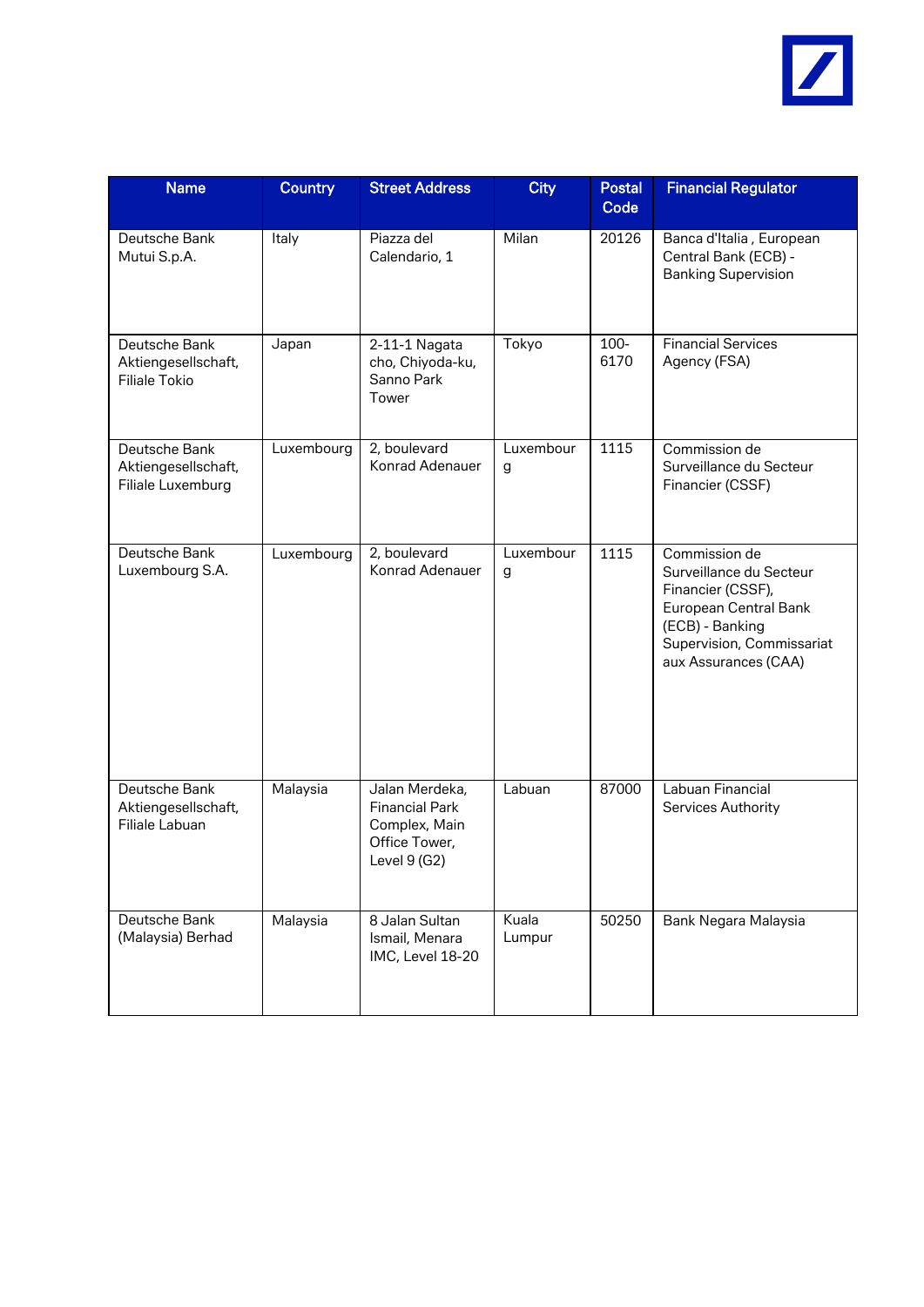

| <b>Name</b>                                                                   | <b>Country</b> | <b>Street Address</b>                                                                                 | <b>City</b>        | <b>Postal</b><br>Code     | <b>Financial Regulator</b>                                                                  |
|-------------------------------------------------------------------------------|----------------|-------------------------------------------------------------------------------------------------------|--------------------|---------------------------|---------------------------------------------------------------------------------------------|
| Deutsche Bank<br>México, S.A.,<br>Institución de Banca<br>Múltiple            | Mexico         | Pedregal No. 24,<br>Torre Virreyes,<br>Floor 20 (Col.<br>Molino del Rey)                              | Mexico City        | 11040                     | Comisión Nacional<br>Bancaria y de Valores<br>(CNBV), Banco de México<br>(Banxico)          |
| Deutsche Bank<br>Aktiengesellschaft,<br>Filiale Amsterdam                     | Netherlands    | De Entree 195                                                                                         | Amsterdam          | 1101<br><b>HE</b>         | De Nederlandsche Bank                                                                       |
| Deutsche Bank<br>Aktiengesellschaft,<br>Filiale Karachi                       | Pakistan       | 242-243 Fatima<br>Jinnah Road,<br>Avari Plaza                                                         | Karachi            | 75530                     | State Bank Of Pakistan<br>(Central Bank)                                                    |
| Deutsche Bank<br>Aktiengesellschaft,<br><b>Filiale Lahore</b>                 | Pakistan       | 87-Shahrah-<br>Quaid-e-Azam,<br>Avari Hotel                                                           | I ahore            | 54000                     | State Bank Of Pakistan<br>(Central Bank)                                                    |
| Deutsche Bank<br>Aktiengesellschaft,<br>Filiale Manila (full<br>bank-licence) | Philippines    | 31st Street - 4th<br>Avenue,<br>Four/Neo, 19th<br>Floor (Bonifacio<br>Global City, Fort<br>Bonifacio) | <b>Taguig City</b> | 1634                      | Bangko Sentral ng Pilipinas                                                                 |
| Deutsche Bank<br>Polska Spólka<br>Akcyjna                                     | Poland         | ul. Aleja Armii<br>Ludowej 26                                                                         | Warsaw             | $00-$<br>609              | Polish Financial<br><b>Supervision Authority</b><br>(KNF), National Bank of<br>Poland (NBP) |
| Deutsche Bank<br>Aktiengesellschaft,<br><b>Filiale Portugal</b>               | Portugal       | Rua Castilho, 20                                                                                      | Lisbon             | 1250-<br>069              | Bank of Portugal                                                                            |
| Deutsche Bank<br>Aktiengesellschaft,<br>Filiale Doha (QFC)                    | Qatar          | <b>Qatar Financial</b><br>Centre Tower,<br>West Bay, Level 5                                          | Doha               | PO<br><b>Box</b><br>14928 | <b>Qatar Financial Centre</b><br><b>Regulatory Authority</b><br>(QFCRA)                     |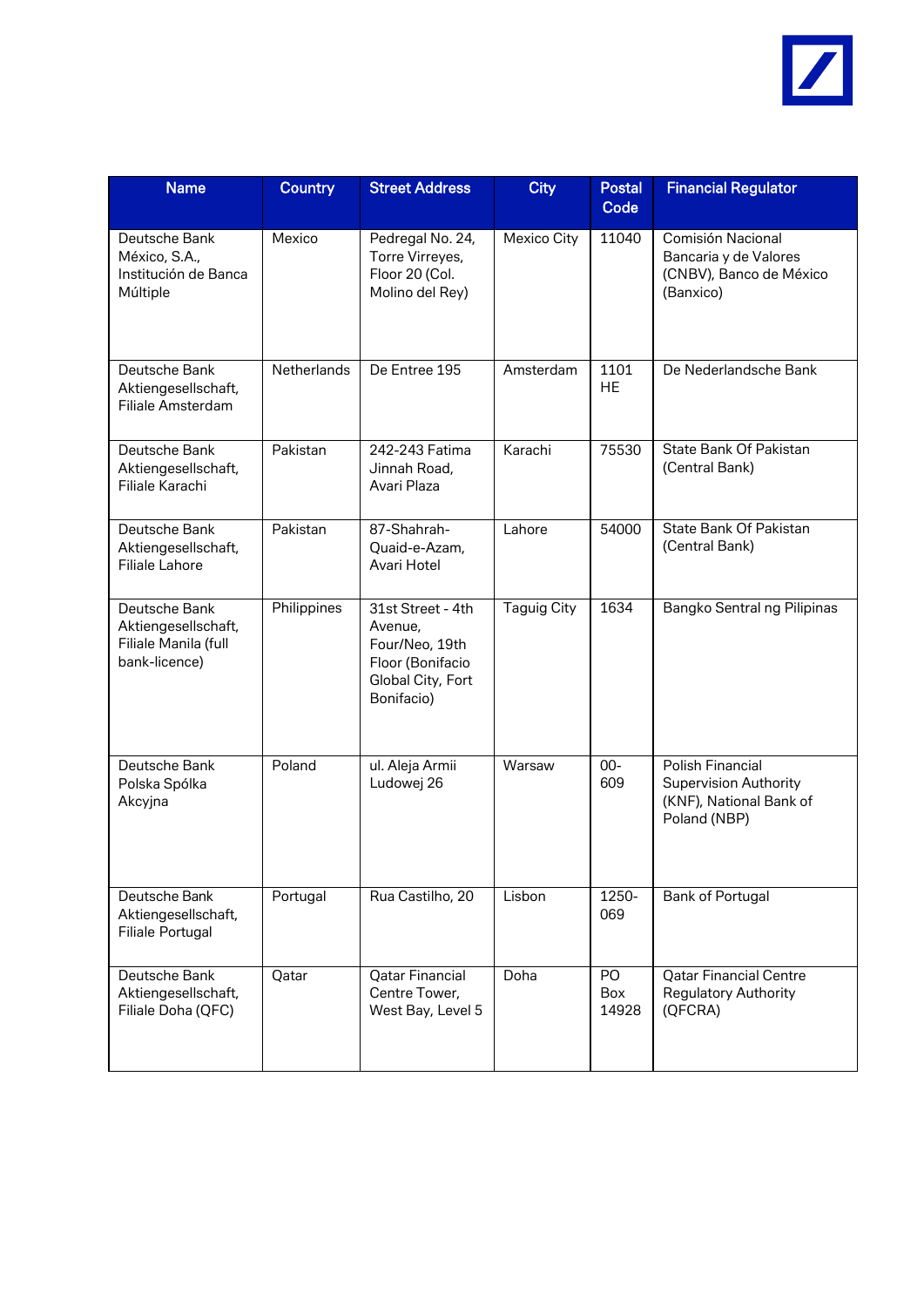

| <b>Name</b>                                                  | <b>Country</b>                 | <b>Street Address</b>                                                                       | <b>City</b>      | <b>Postal</b><br>Code | <b>Financial Regulator</b>                                            |
|--------------------------------------------------------------|--------------------------------|---------------------------------------------------------------------------------------------|------------------|-----------------------|-----------------------------------------------------------------------|
| Deutsche Bank<br>Aktiengesellschaft,<br>Filiale Taipei       | Republic of<br>China<br>Taiwan | 296 Ren-ai Road,<br>Section 4, Cathay<br>Life Insurance<br>Building, 3F, 6F,<br>10F and 13F | Taipei           | 106                   | Taiwan Ministry of<br>Finance                                         |
| Deutsche Bank<br>Aktiengesellschaft,<br>Filiale Johannesburg | Republic of<br>South Africa    | 87 Maude Street,<br>3 Exchange<br>Square (Sandton)                                          | Johannesbu<br>rg | 2196                  | South African Reserve<br><b>Bank</b>                                  |
| 000 "Deutsche<br>Bank"                                       | Russia                         | 82<br>Sadovnicheskaya<br>Street, Building 2                                                 | Moscow           | 11503<br>5            | The Central Bank of the<br><b>Russian Federation</b>                  |
| Deutsche Bank<br>Aktiengesellschaft,<br><b>Filiale Riad</b>  | Saudi<br>Arabia                | King Fahad Road,<br><b>Faisaliah Office</b><br>Tower, Floor 17<br>(Al Olaya District)       | Riyadh           | 11372                 | Saudi Arabia Monetary<br>Agency                                       |
| Deutsche Bank<br>Aktiengesellschaft,<br>Filiale Singapur     | Singapore                      | One Raffles Quay,<br>#17-10                                                                 | Singapore        | 04858<br>3            | Monetary Authority of<br>Singapore                                    |
| <b>DB</b> International<br>(Asia) Limited                    | Singapore                      | One Raffles Quay,<br>#17-10                                                                 | Singapore        | 04858<br>3            | Monetary Authority of<br>Singapore (MAS)                              |
| Deutsche Bank<br>Aktiengesellschaft,<br><b>Filiale Seoul</b> | South Korea                    | 26 Ujeongguk-ro,<br>Centropolis<br>Tower A, 12th<br>Floor (Jongno-gu)                       | Seoul            | 03161                 | <b>Financial Supervisory</b><br>Service (FSS), Bank of<br>Korea (BoK) |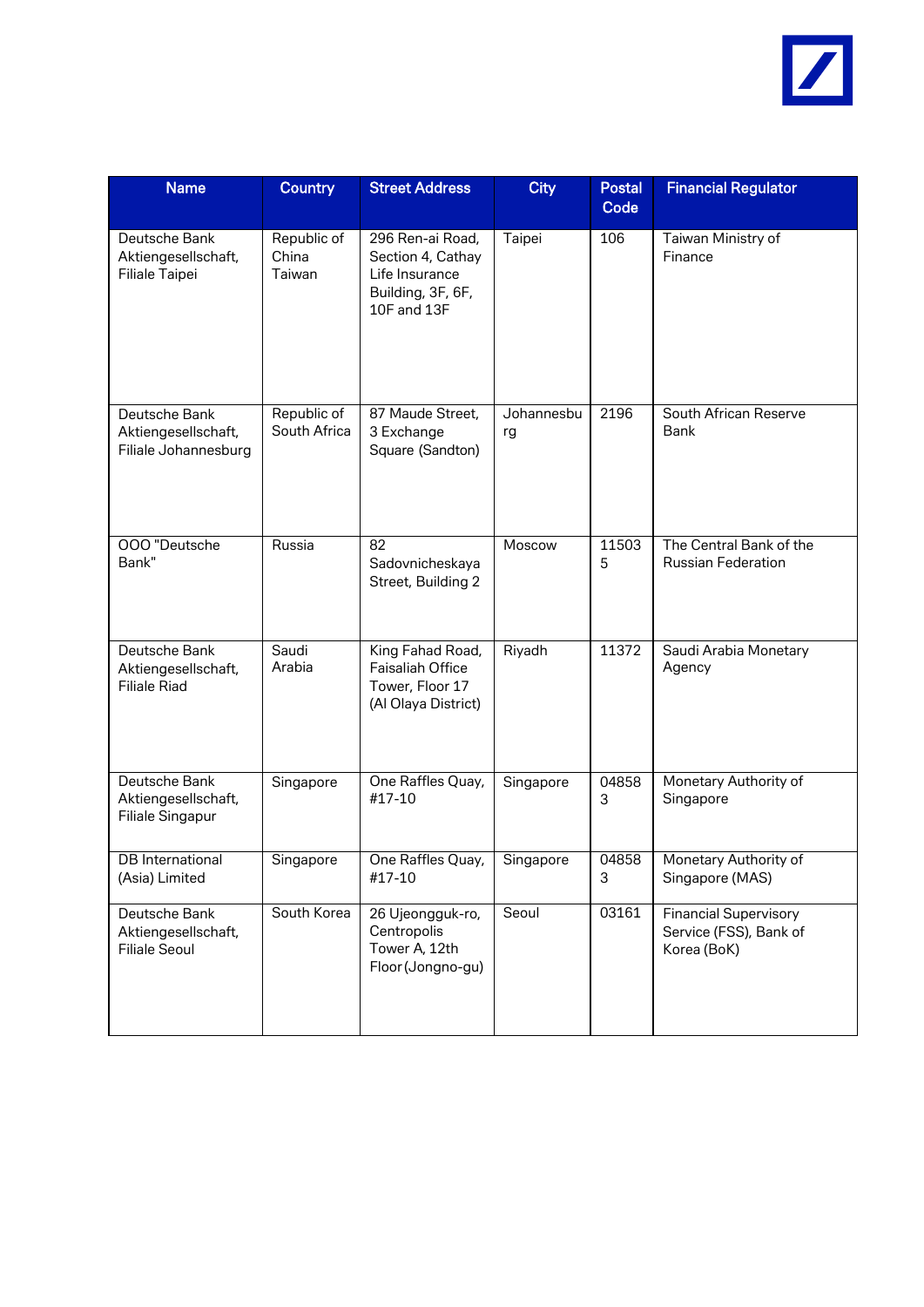

| <b>Name</b>                                                                                          | <b>Country</b> | <b>Street Address</b>                                                            | <b>City</b> | <b>Postal</b><br>Code | <b>Financial Regulator</b>                                                                                                           |
|------------------------------------------------------------------------------------------------------|----------------|----------------------------------------------------------------------------------|-------------|-----------------------|--------------------------------------------------------------------------------------------------------------------------------------|
| Deutsche Bank,<br>Sociedad Anónima<br>Española                                                       | Spain          | Paseo de la<br>Castellana, 18,<br>4th floor                                      | Madrid      | 28046                 | Bank of Spain, Comisión<br>Nacional del Mercado de<br>Valores (CNMV), European<br>Central Bank (ECB) -<br><b>Banking Supervision</b> |
| Deutsche Bank<br>Aktiengesellschaft,<br><b>Filiale Madrid</b>                                        | Spain          | Paseo de la<br>Castellana, 18,<br>4th floor                                      | Madrid      | 28046                 | Bank of Spain                                                                                                                        |
| Deutsche Bank<br>Aktiengesellschaft,<br>Filiale Colombo                                              | Sri Lanka      | 86 Galle Road                                                                    | Colombo     | 3                     | Central Bank of Sri Lanka                                                                                                            |
| Deutsche Bank<br>Aktiengesellschaft,<br>Filiale Colombo -<br>Foreign Currency<br><b>Banking Unit</b> | Sri Lanka      | 86 Galle Road                                                                    | Colombo     | 3                     | Central Bank of Sri Lanka                                                                                                            |
| Deutsche Bank<br>Aktiengesellschaft,<br>Filiale Stockholm                                            | Sweden         | Jakobsberggatan<br>13, 9th Floor                                                 | Stockholm   | 11144                 | Finansinspektionen (FSA<br>Sweden)                                                                                                   |
| Deutsche Bank<br>Aktiengesellschaft,<br>Filiale Zürich                                               | Switzerland    | Uraniastrasse 9/<br>11                                                           | Zurich      | 8023                  | Eidgenössische<br>Finanzmarktaufsicht (FINMA)                                                                                        |
| Deutsche Bank<br>(Suisse) SA                                                                         | Switzerland    | 3, place de<br><b>Bergues</b>                                                    | Geneva      | 1211                  | Eidgenössische<br>Finanzmarktaufsicht (FINMA)                                                                                        |
| Deutsche Bank<br>Aktiengesellschaft,<br>Filiale Bangkok                                              | Thailand       | 63 Wireless Road,<br>Athenee Tower,<br>28th-29th Floor,<br>Lumpini,<br>Pathumwan | Bangkok     | 10330                 | Bank of Thailand                                                                                                                     |